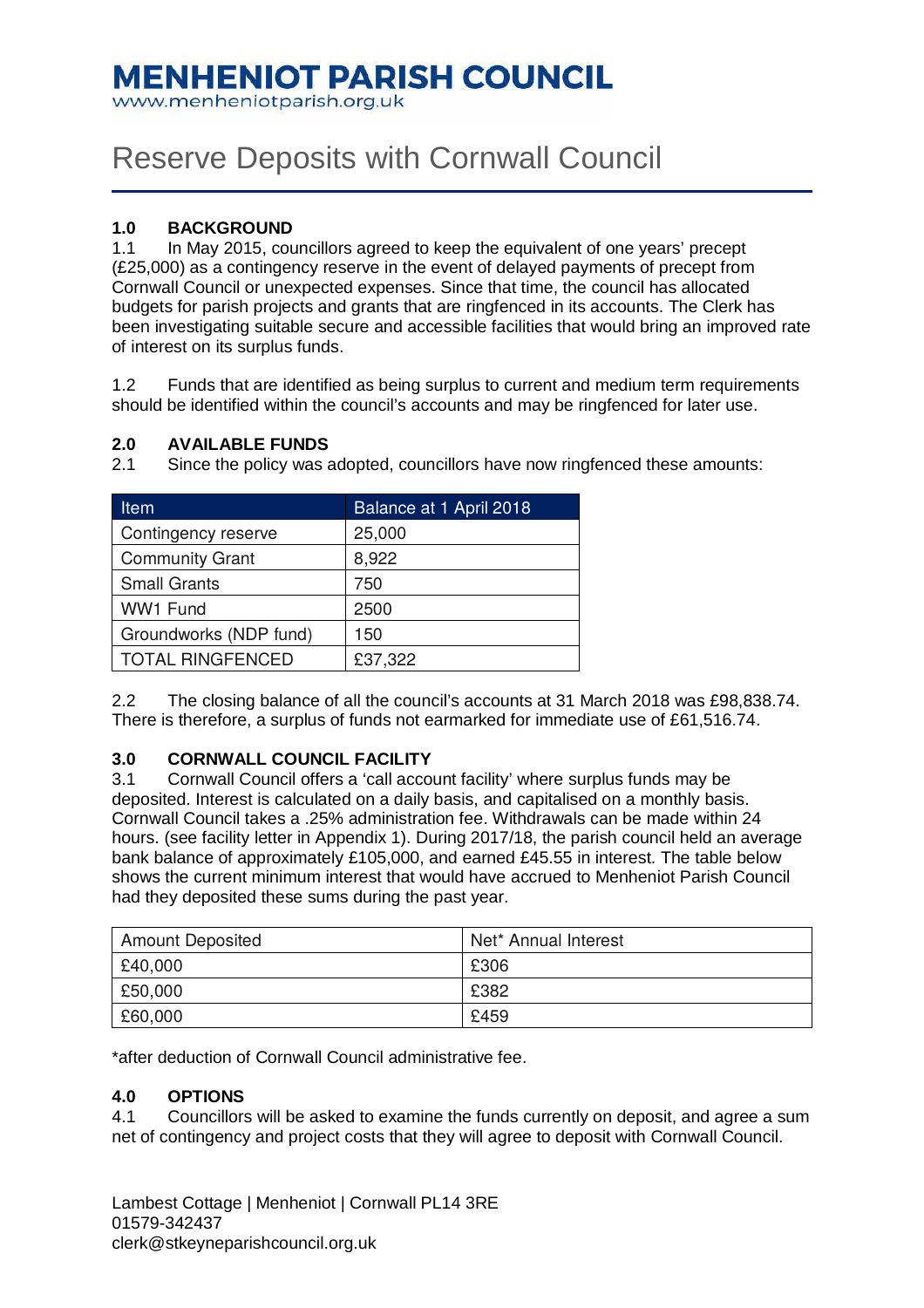4.2 Councillors will need to agree which two parish council officers should issue instructions to Cornwall Council.

Author: John Hesketh Date: 11 May 2018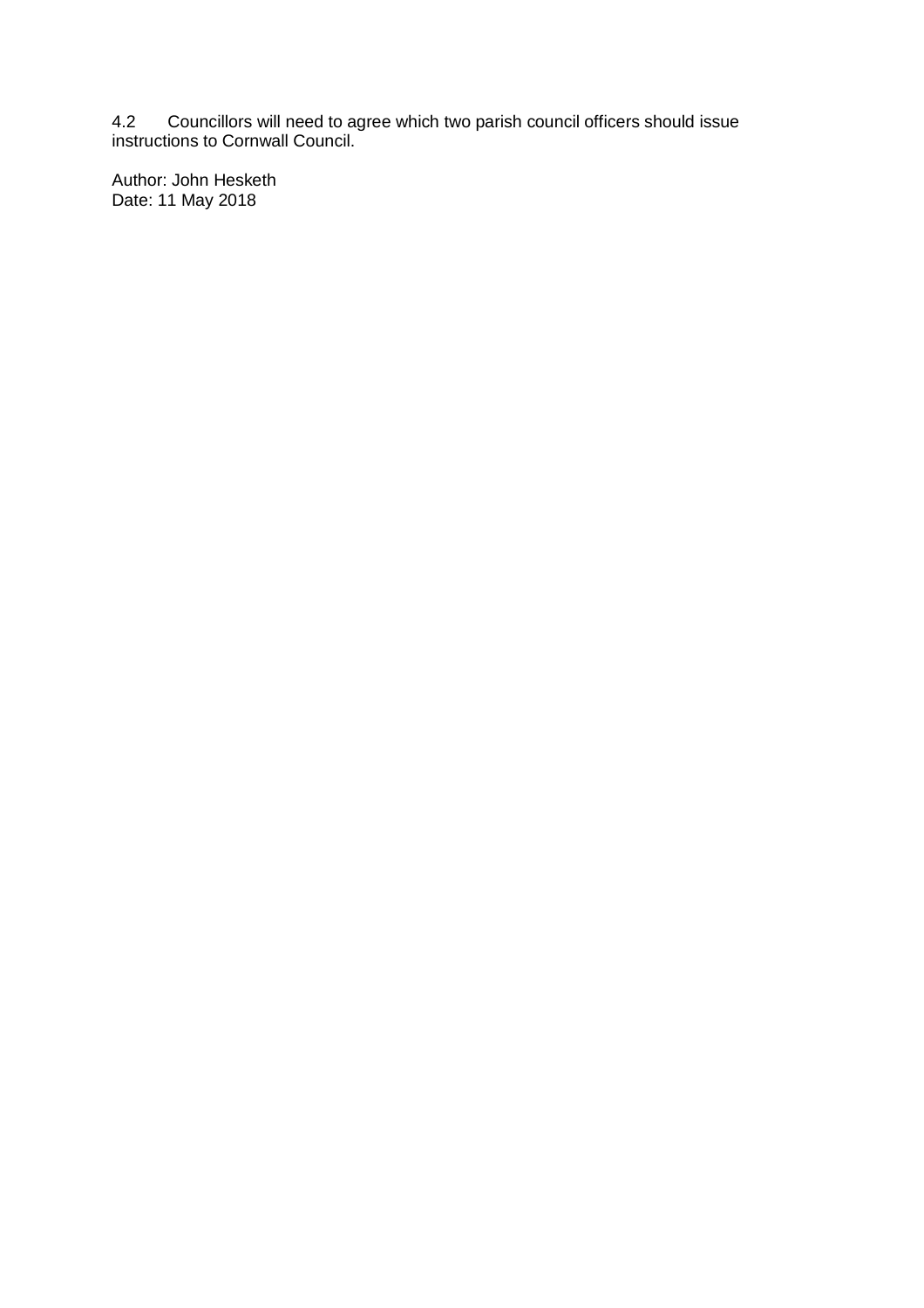

## Facility Agreement dated day of 2014

#### General:

Cornwall Council (the Council) will offer xxx Town Council (the Town Council) a call account facility (the Account), whereby surplus Town Council funds will be deposited with the Council on a daily basis, and recalled when required.

The Account will be made available by the Council to the Town Council for a period at the Council's absolute discretion.

#### Interest Calculation:

Interest will be calculated on a daily basis on the balance on the Account. Interest will be capitalised by the Council on a monthly basis and added to the balance on the Account.

#### Interest Rate:

The interest rate will be set on the basis of the monthly average interest rate the Council receives less a 0.25% administration fee.

#### Monthly Statements:

Monthly statements will be produced (see attached example) by the Council stating, in relation to the Account, daily movement and balances and the value of the accrued interest.

#### Notification of Deposit/ Withdrawal:

The Town Council has provided indicative cash flow figures to the Council. The Council requires that the exact amounts of any deposits/ withdrawals are to be notified by the Town Council no later than 9:30 am on the date of the transaction; notifications of any deposits/ withdrawals recovered after this time will not be actioned until the following day. Notification of the exact amount should be emailed to *treasury@cornwall.gov.uk*. The Council will confirm receipt of the email.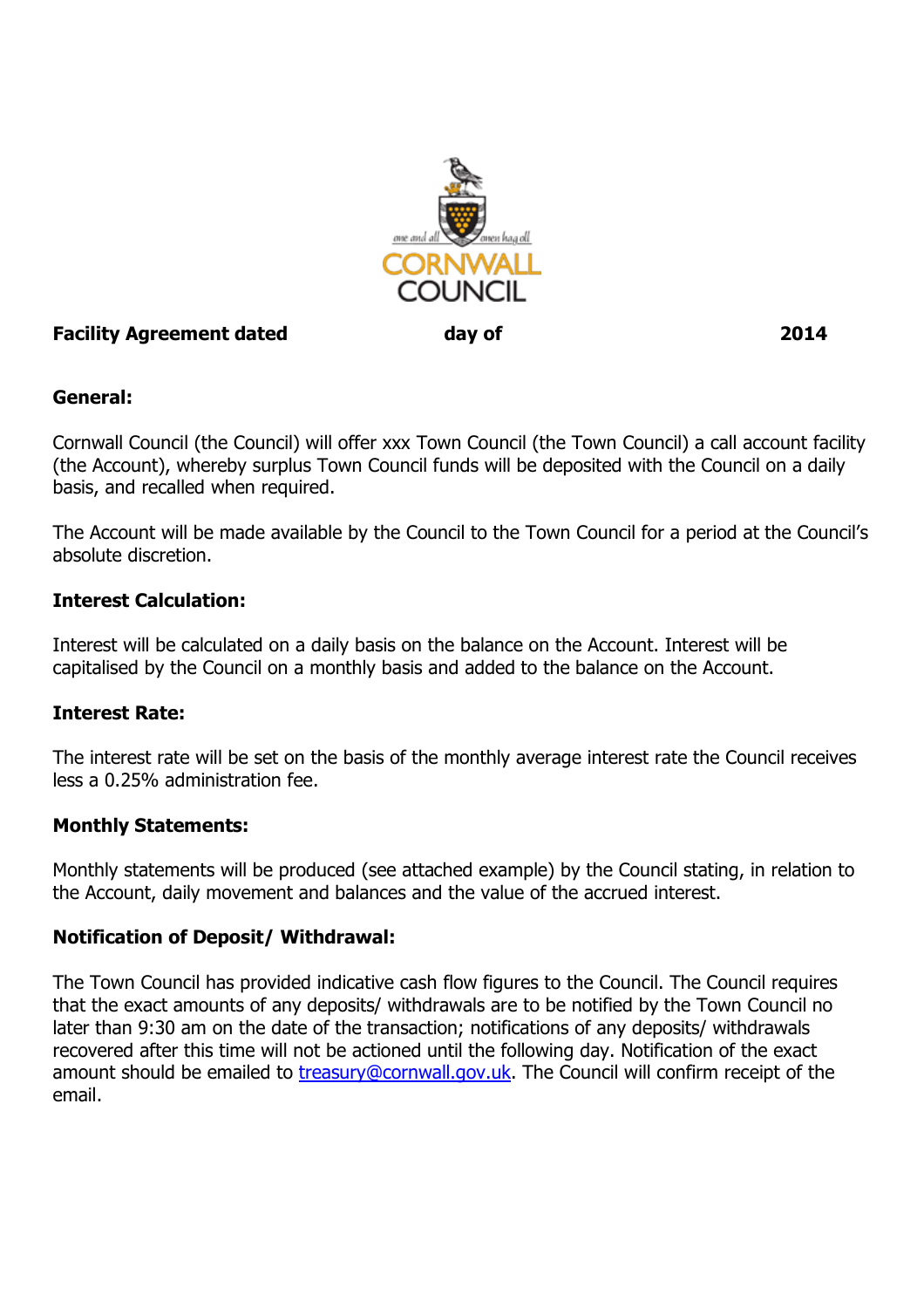Instructions for withdrawal requests by the Town Council shall only be accepted from the following Town Council Officers:-

> xxx xxx xxx xxx

## Transaction Size:

The Council offers the Account on the following conditions:

i) The minimum transaction value will be £25,000.

ii) The Account will not be permitted to be overdrawn, the minimum balance on the Account will therefore be nil.

iii) The maximum Account balance will be £1 million.

## Settlement:

Settlement will preferably be made by CHAPS, although BACS would be acceptable if prior notification was given. It should be noted however, that interest will only accrue once the funds have cleared in Cornwall Council's account.

The Council's Standard Settlement Instructions are:

Cornwall Council National Westminster Bank 2-4 St Nicholas Street Truro **Cornwall** TR1 2RN

| Sort Code | $60 - 21 - 37$ |
|-----------|----------------|
| Account   | 56587619       |

The Town Council's Standard Settlement Instructions are:

xxx xxx Town Council xxx xxx Bank Plc xxx xxx xxx xxx xxx xxx xxx

| Sort Code | $XX-XX-XX$      |
|-----------|-----------------|
| Account   | <b>XXXXXXXX</b> |

#### Variation:

No amendment of this agreement shall be effective unless it is in writing and signed by, or on behalf of, each party.